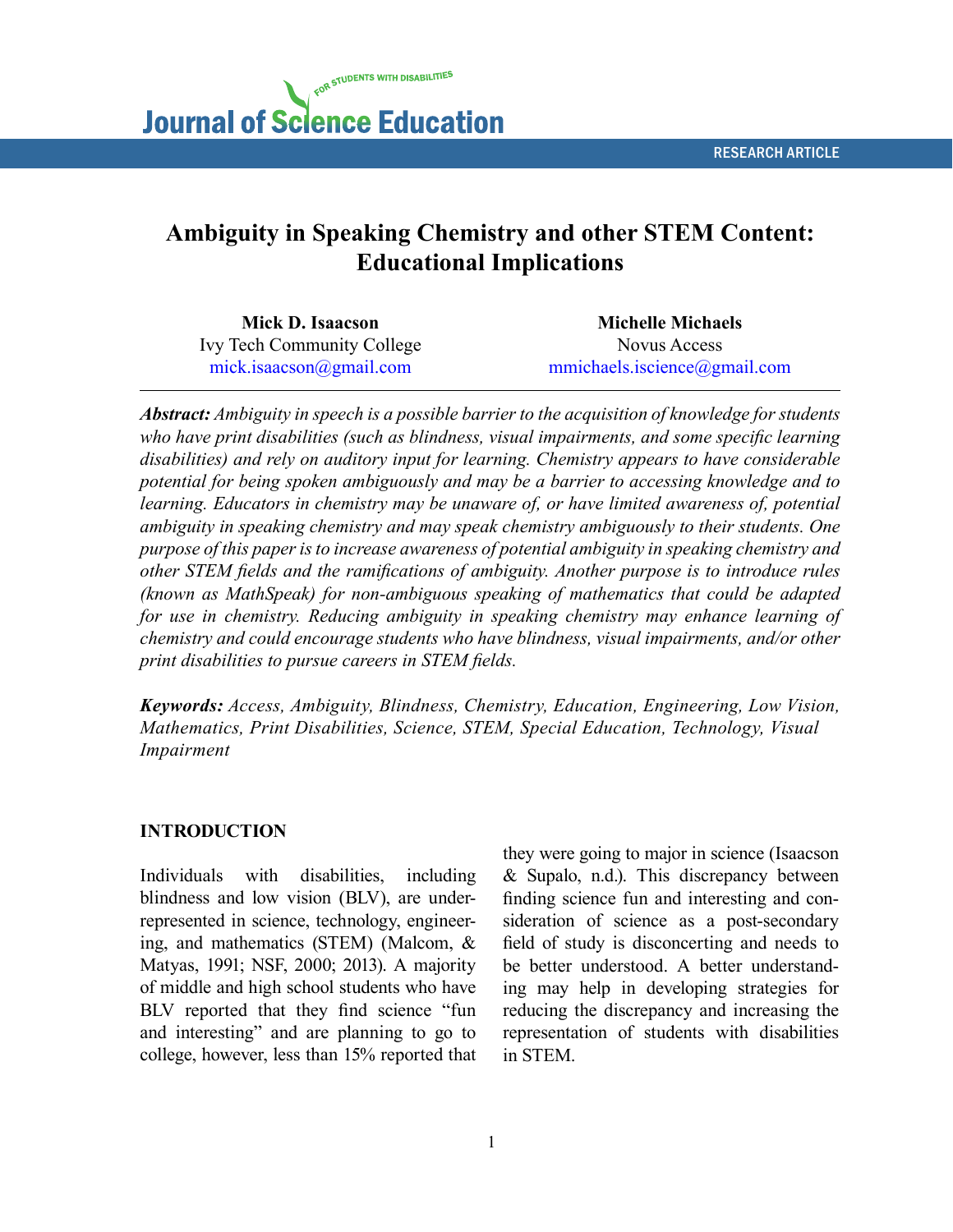#### **AMBIGUITY IN TEACHING STEM**

There are many factors that may contribute to STEM underrepresentation. Isaacson, Lloyd, & Schleppenbach (2010) suggest that ambiguity in spoken mathematics may be a contributing factor. Mathematics is replete with potential ambiguity when it is spoken in a format typical of everyday speech. For example, consider the following equation:  $\sqrt{a+b+c}$ , which is typically spoken as "the

square root of a plus b plus c." This utterance is ambiguous because it has two interpretations as shown in the following equations:  $\sqrt{a+b+c}$  and  $\sqrt{a+b+c}$ .

Ambiguity in oral communication of mathematical content is problematic for students who have BLV and may be frustrating and inhibit learning for others (Isaacson, Srinivasan, & Lloyd, 2012). Ambiguity in spoken mathematics is a unique area of research and development with implications beyond mathematics. For example, chemistry has the potential for being spoken ambiguously and may pose a barrier to learning. One focus of the present article is the potential application of research and development efforts for reducing ambiguity in spoken mathematics to chemistry and other STEM fields. As Isaacson and his colleagues are the primary, if not the only, researchers who have published on the topic of ambiguity in spoken mathematics, citations of their work appear throughout this article.

Textbooks provide source material that teachers frequently present aloud to their classes. Source material with potential ambiguity may be spoken ambiguously (Isaacson et al., 2012). Ambiguity in teachers'

oral presentations of content from chemistry textbooks may impede information access. This reduced access is a possible barrier to learning that may contribute to STEM underrepresentation. Obstacles such as ambiguity in the presentation of content while learning chemistry may contribute to STEM underrepresentation.

An examination of source material may provide an estimate of the degree of possible ambiguity within learning material presented aloud to students in the classroom (Isaacson et al., 2012). To obtain a rough estimate for the chemistry classroom, a basic chemistry textbook (Timberlake & Timberlake, 2011) that met Indiana State Standards was perused for potential ambiguity. The following summary of the examination provides evidence of the potential for substantial ambiguity when speaking chemistry content. Chapter 2 has a lengthy section on scientific notation that contains many equations with superscripts and fractions. Based on informal observations, many professionals in chemistry speak both scientific notation (i.e. superscripts) and fractions in a manner consistent with how mathematical content is typically spoken, which frequently is ambiguous (Isaacson et al., 2012). Chapter 2 was not the only section that contained potential ambiguity. Mathematically based content with potential ambiguity was found throughout the text. This included equations concerning specific heat, mass, the energy content of food, and the properties of gases, to name a few.

Potential ambiguity was not only limited to mathematically based chemistry equations. For example, the letter "g" was used in one section of the Timberlake and Timberlake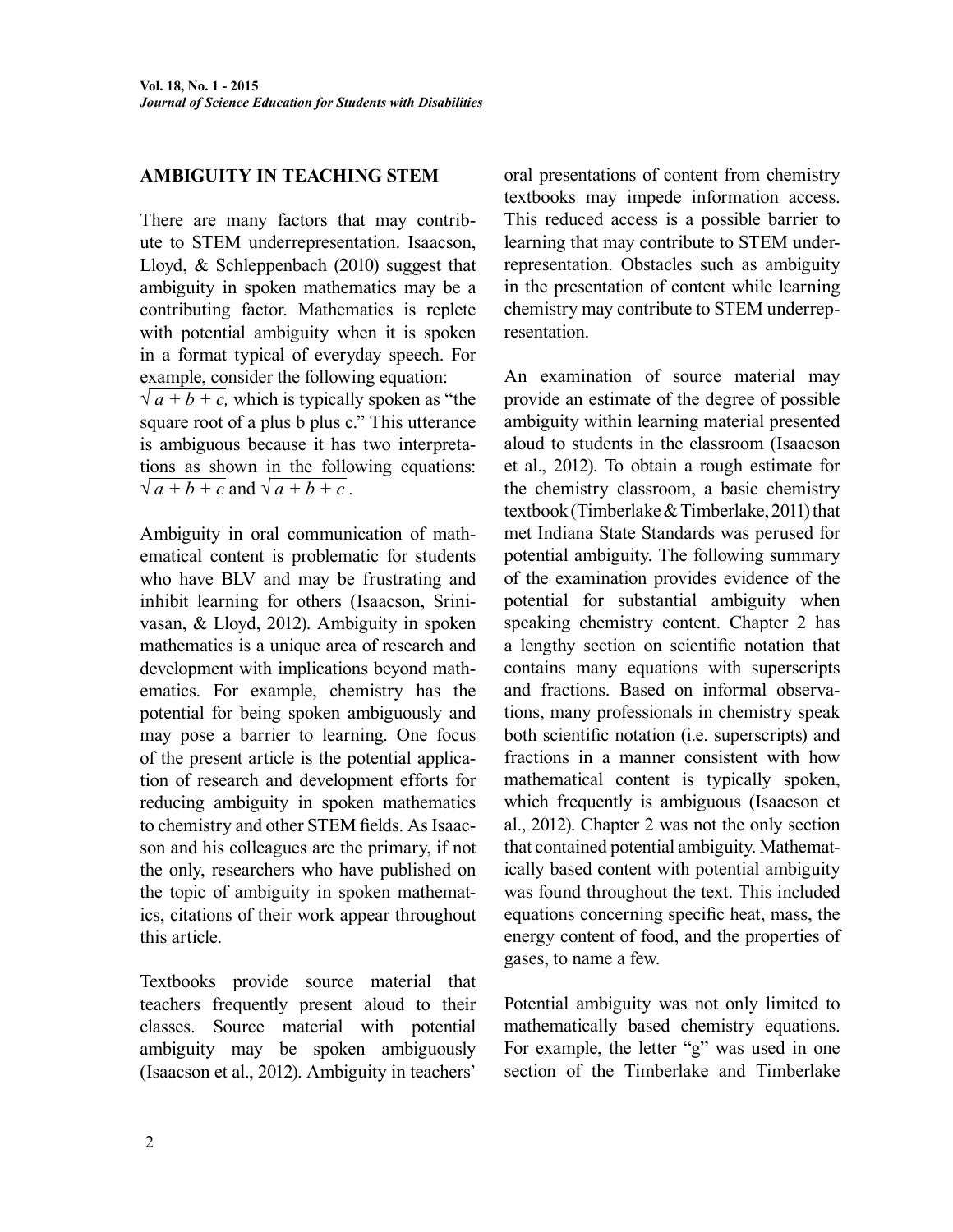(2011) chemistry textbook to denote a gas but was used in a different section to denote grams. While some individuals may be able to use contextual cues within a section to determine the correct use of the letter "g", others may not have developed the skills for using contextual clues to reduce ambiguity. In addition, chemical formulas may also contribute to spoken ambiguity. Consider the formula,  $H_2O$ , which is usually spoken as "h two o." In this utterance, it is unclear as to whether the "two" refers to the "H" as in 2 Hydrogen atoms or to the "O" as in 2 Oxygen atoms.

#### **REDUCING AMBIGUITY**

Many students who have BLV rely heavily on speech for learning. For these students, ambiguity in speaking may impose a barrier for accessing knowledge. Dr. Abraham Nemeth, Professor Emeritus of Mathematics at the University of Detroit Mercy, who had been blind since birth, developed rules during his studies for non-ambiguous communication of mathematics. These rules, now known as MathSpeak, have been developed and standardized as part of an initiative to promote non-ambiguous communication of mathematics (MathSpeak Initiative, 2004).

The MathSpeak rules have been shown to be intuitive and easy to learn (Isaacson et al., 2010). An example describing an application of the rules follows. Fractions are typically spoken ambiguously when they are read aloud. This tends to occur because of the speaker's failure to demarcate the beginning and end of instances of ambiguity (Isaacson et al., 2012). To illustrate, equation 1 above is typically spoken as "a plus b over c." This utterance is ambiguous because there are two possible interpretations (also shown above). Using the MathSpeak rules (MathSpeak additions are shown in *italics)*, the first interpretation would be non-ambiguously spoken as "a plus *start fraction* b over c *end fraction*." The second interpretation would be nonambiguously stated as "*start fraction* a plus b over c *end fraction*." The rules demarcate the beginning and end points of where ambiguity could arise.

| <i>Equation 1:</i>       | $a + \frac{b}{c}$ |
|--------------------------|-------------------|
| <i>Interpretation 1:</i> | $a + \frac{b}{c}$ |
| <i>Interpretation 2:</i> | $\frac{a+b}{c}$   |

Unlike mathematics, rules for speaking chemistry content in a non-ambiguous manner have yet to be developed. Rules for non-ambiguous communication of chemistry may reduce ambiguity in spoken content as a potential barrier for accessing chemistry. Increasing access to chemistry may encourage some students who have BLV to enter into post-secondary STEM studies and STEM careers.

*c*

The MathSpeak rules have the potential to be adapted for speaking many aspects of chemistry non-ambiguously. For example, a sample problem concerning volume and moles on p. 345 of Timberlake and Timberlake (2011) contains equation 2 shown below.

***Equation 2:*** 
$$
n2 \frac{v1}{n1} = \frac{v2}{n2}n2
$$

Equation 2 would typically be spoken as "n two times v one over n one equals v two over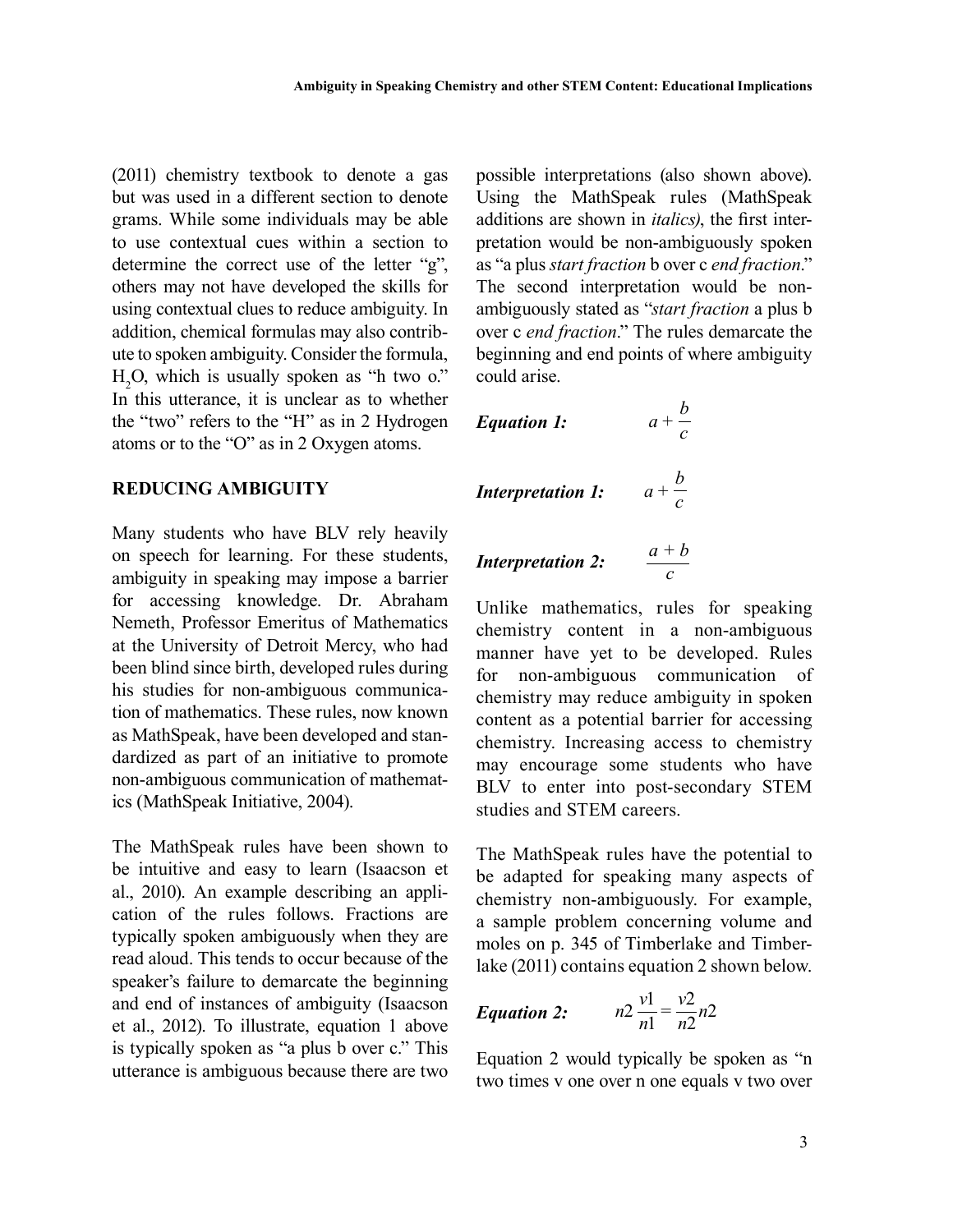n two times n two." This spoken rendering is ambiguous because it can be interpreted in many ways. Five possible interpretations are shown in table 1. The equation could be non-ambiguously spoken with the MathSpeak rules as in the following utterance: "n two times *start fraction* v one over n one *end fraction* equals *start fraction* v two over n two *end fraction* times n two."

Potential ambiguity in chemistry can be found in content other than fractions. Chemical formulas, which are used frequently throughout chemistry, contain potential ambiguity that could be reduced by the use of MathSpeak rules. To illustrate, consider the formula,  $(NH_4)_2SO_4$  (found on p. 204 of Timberlake and Timberlake, 2011).

One way of speaking this equation is: "N H four two S O four." A source of ambiguity in this utterance occurs because it is unclear whether the "two" refers to the NH<sub>4</sub> or to the  $SO<sub>4</sub>$ .

The formula could be non-ambiguously spoken with MathSpeak rules as follows: "*Begin parentheses* N H *subscript* four *baseline end parentheses subscript* two *baseline* S O *subscript* four*."*

#### **PERVASIVENESS OF POTENTIAL AMBIGUITY IN CHEMISTRY TEXTBOOKS**

The textbook by Timberlake and Timberlake (2011) is not the only chemistry text to contain potential ambiguity. Similar ambiguity can be found in other high school chemistry textbooks such as those by Wilbraham, Staley, Matta, & Waterman (2012) and Zumdahl & DeCorte (2011). As authors of chemistry textbooks frequently use core standards to guide content selection, most chemistry textbooks cover similar material making it likely that potential ambiguity will be found in most chemistry texts.

| Interpretation 1<br>n2v1<br>v2<br>n2n2<br>n1                                                         | Interpretation 2<br>v2<br>v <sub>1</sub><br>$n2-$<br>n2n2<br>n <sub>1</sub> | Interpretation 3<br>v2<br>v1<br>$n2\frac{1}{n1} = \frac{1}{n2}n2$ |
|------------------------------------------------------------------------------------------------------|-----------------------------------------------------------------------------|-------------------------------------------------------------------|
| Interpretation 4<br>Interpretation 5<br>n2v1<br>n2v1<br>υ2<br>$\frac{v_2}{n_2}$ n2<br>$n1 =$<br>n2n2 |                                                                             |                                                                   |

*Table 1 – This table shows five possible interpretations that could be derived from the expression, "n two times v one over n one equals v two over n two times n two."*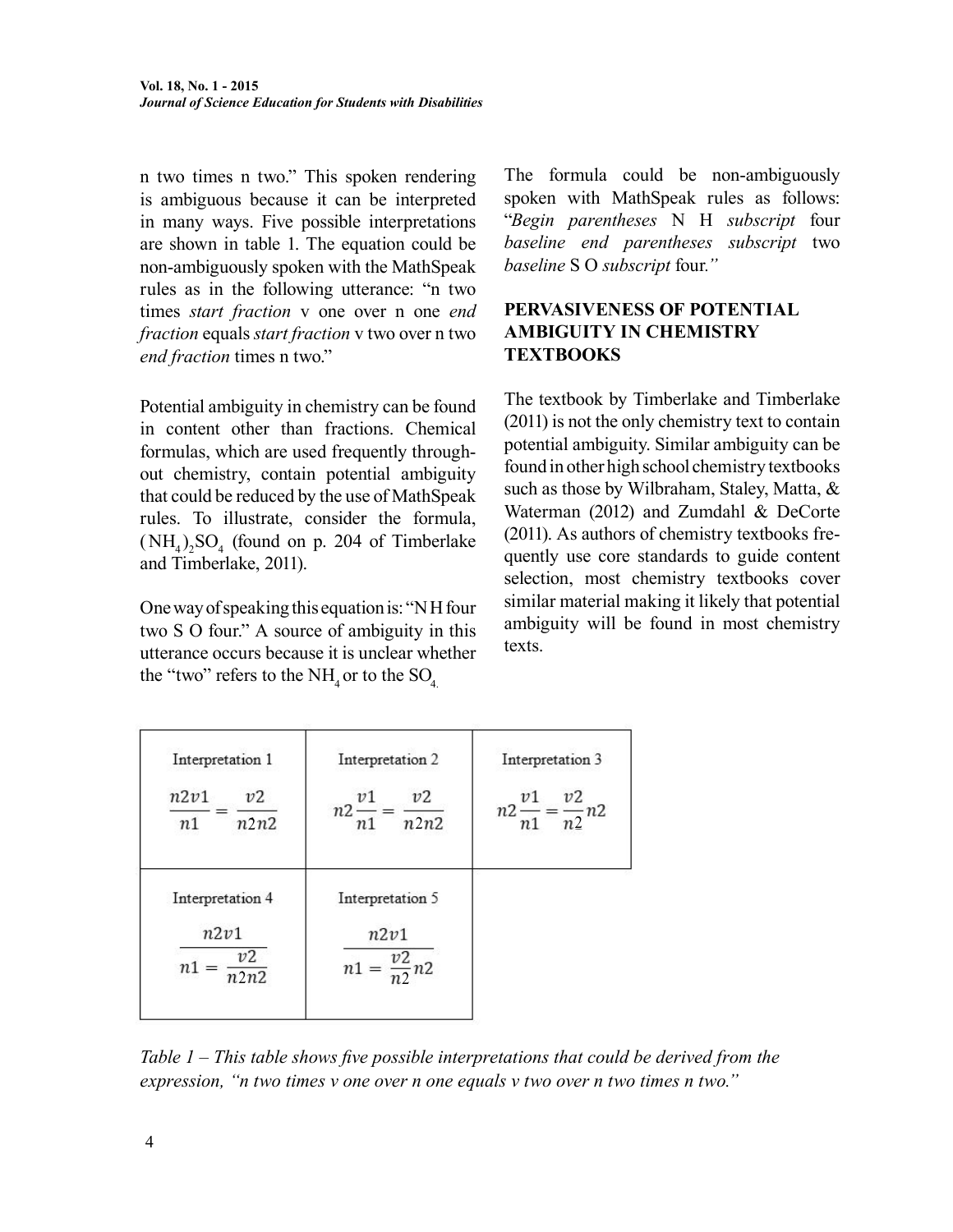Chemical equations, principles, laws expressed as mathematical relationships, and dimensional analysis (also known as the Factor-Label Method or the Unit Factor Method) are often used in chemistry and it is not unusual for them to appear in chemistry textbooks. They are potential sources of ambiguity. For example, Hess's law involves the adding of thermochemical equations to give a final equation (Wilbraham et al., 2012). Hess's law is commonly taught in introductory chemistry and is likely to appear in most introductory chemistry texts. As chemical equations are involved, textbook examples of the application of Hess's Law are likely to have potential ambiguity.

Dimensional analysis involving the conversion of units is often used in solving problems in chemistry. For example, frequent manipulations in chemistry involve converting between units (for example, grams per mole to kilograms, cubic inches to cubic centimeters, volume to mass, etc.). The conversions frequently use mathematical type formula containing fractions.

As fractions are frequently spoken ambiguously, dimensional analysis equations are likely to contain material that will be spoken in an ambiguous manner. Because dimensional analysis is crucial for chemistry, it is likely that the method will be found in many basic chemistry books.

In conversions involving volume, it may be necessary to calculate the volume of a container. Superscripts are used in many volumetric calculations. Superscripts are sources of ambiguity in spoken communication of mathematics and are likely to be communicated in an ambiguous form when they are spoken in the context of chemistry.

Other examples of potential ambiguity can be found in thermodynamics, a crucial area for the study of chemistry. Because of its importance, it is likely to appear in introductory chemistry books. The area of thermodynamics contains formulas, such as the one for calculating specific heat, which contains a fraction. Because fractions are frequently spoken in an ambiguous form, textbook content about thermodynamics has the potential of being spoken ambiguously.

The few instances summarized above illustrate the many instances in which chemistry may be spoken ambiguously. Instances such as these were found in all of the chemistry textbooks examined. These findings indicate that there is considerable potential for chemistry to be spoken in an ambiguous manner.

Whether the MathSpeak rules can be adapted for all cases of ambiguity in speaking chemistry is uncertain because a systematic and comprehensive examination of potential ambiguity in chemistry has not been completed. Communication and teaching of STEM could be improved by non-ambiguous speaking of STEM material. Spoken presentations of educational material that are ambiguous may be particularly problematic for students who may rely heavily on auditory input of information such as those who have BLV and those who have specific learning disabilities that inhibit processing of printed material. Rules for nonambiguous speaking of chemistry content may enhance the learning of chemistry and may encourage the pursuit of studies and careers in chemistry. Research should be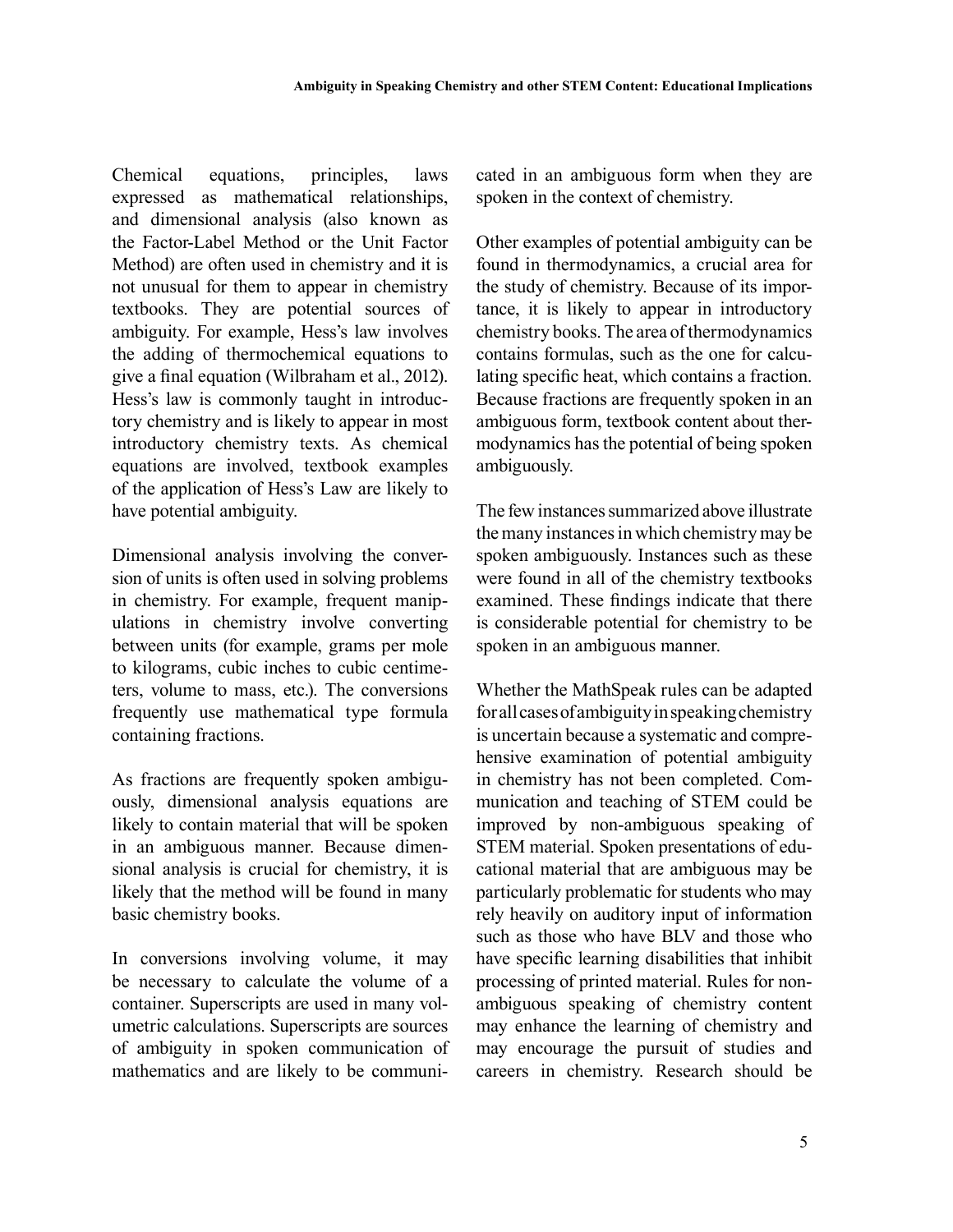conducted to systematically identify potential ambiguity in the communication of chemistry and to develop and standardize rules for nonambiguous communication of chemistry.

# **EDUCATIONAL TRENDS – IMPLICATIONS OF ONLINE LEARNING**

According to the Sloan Consortium (2007), online learning shows substantial increases in popularity. The visual component of online content often is inaccessible to students who have print disabilities and it will be necessary for the spoken content to be rendered non-ambiguously. The MathSpeak rules have been shown to substantially reduce ambiguity in spoken mathematics (Isaacson et al., 2010) and should be available in online courses with mathematics to facilitate communication and access by students who have print disabilities. The development of standardized non-ambiguous rules for speaking chemistry may be a step toward making online chemistry courses accessible to students who have visual impairments or other print disabilities.

Technology and engineering are fields within STEM. These fields tend to have a strong mathematical basis, which increases the probability of content found in both being spoken ambiguously. This potential ambiguity may limit access to the acquisition of knowledge and learning in the fields of technology and engineering. Students with disabilities, in particular those who have BLV, may be substantially affected and may find learning in these fields to be difficult and discouraging.

Because students who have BLV may not be able to access the visual component of online presentations, they will probably rely heavily on speech input for receiving online content. As described above, STEM content has considerable potential for being spoken ambiguously. This may severely limit access to online STEM content by students who have BLV and other auditory learners.

#### **IMPLICATIONS FOR DISABILITIES OTHER THAN PRINT DISABILITIES**

When different teachers were asked to speak the same mathematical equations, their spoken renderings were often quite different (Isaacson et al., 2012). Sometimes the same teacher would even speak the same equation differently on different occasions (unpublished data from Isaacson et al., 2012). Between and within teacher inconsistency such as that cited may be problematic for students who are first learning mathematics and for those who have difficulty understanding math in general. Furthermore, uncertainty that arises from inconsistency may be associated with increased levels of anxiety in children with autism (Boulter, Freeston, South, & Rodgers, 2014). Anxiety may inhibit learning and is associated with decreased levels of achievement (McDonald, 2001; Ocak & Yamak, 2013). Application of rules for non-ambiguous speaking of mathematics and chemistry would not only reduce ambiguity but would increase consistency of oral presentations, which could improve learning and achievement for students who may have difficulty with inconsistency.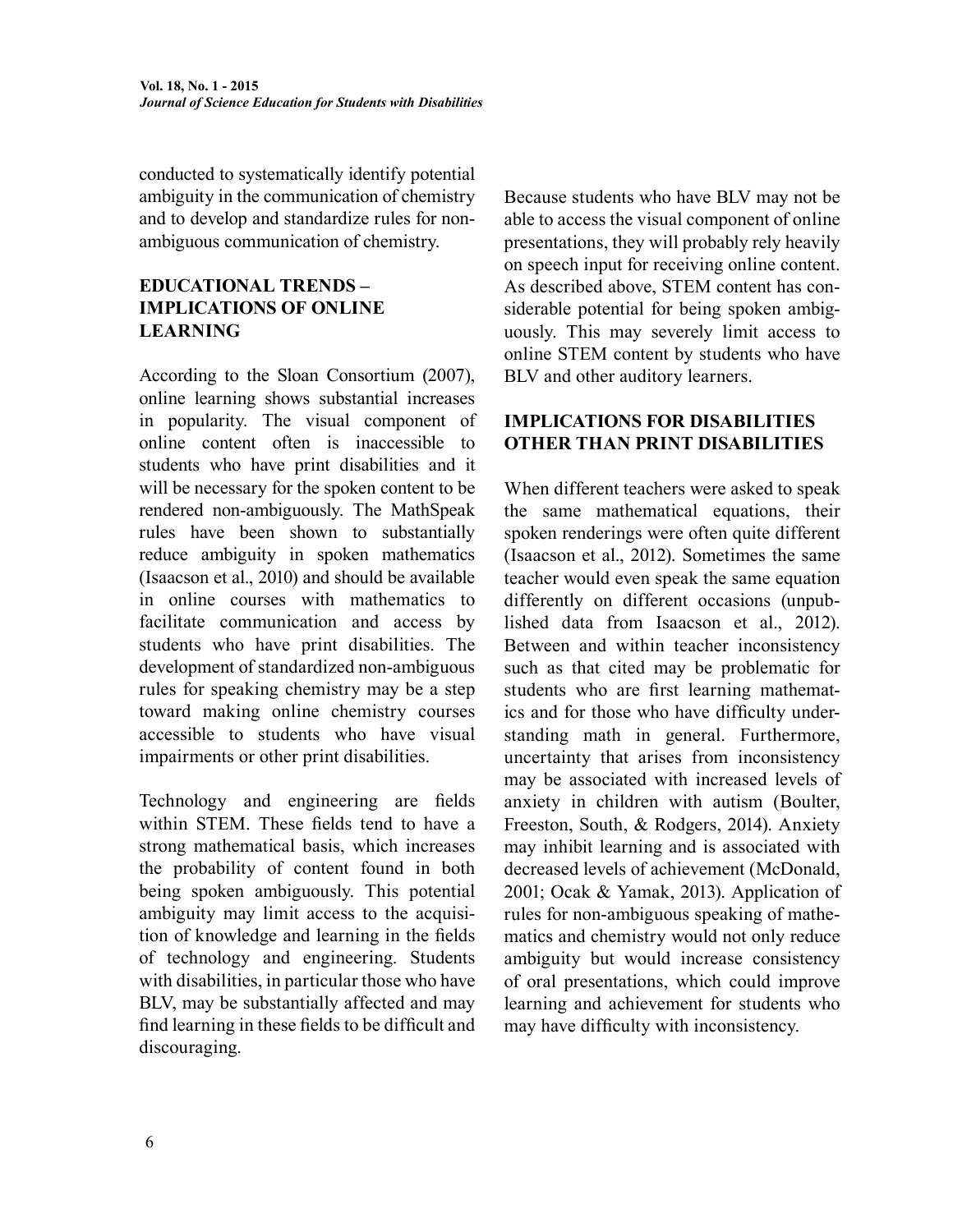#### **IMPLICATIONS FOR EDUCATORS AND FAMILIES**

Most practitioners and families want their students and children to study and learn without barriers that impede access to knowledge. Communication in mathematics and many STEM fields often is ambiguous and may inhibit learning. Rules have been developed for non-ambiguous spoken communication of mathematics. These rules also have potential applicability in other STEM fields. Teachers, family members, and other stakeholders should teach these rules and use them, as appropriate, when speaking STEM content. This may facilitate communication and learning of STEM.

# **CONCLUSION**

Science, technology, engineering, and mathematics (STEM) are fields that have been emphasized as being in-demand, well paying, and important for our economy. Some groups of students, however, may encounter barriers that inhibit access to STEM education. This article examines barriers that may be encountered by students with print disabilities. It is important for the public to be aware of and understand issues that may inhibit education. All students deserve equal access to education. Awareness and understanding may be the first steps towards creating education equality.

Many educators are unaware, or insufficiently aware, of issues that may inhibit access to knowledge and education such as ambiguity in communication of content for learning. Isaacson et al. (2012) found that many math educators were unaware of ambiguity in spoken mathematics. Although awareness of ambiguity in speaking chemistry by chemistry teachers was not measured in the above study, it is unlikely that chemistry teachers are more aware of ambiguity in speaking chemistry and the potential ramifications than are math teachers in regards to ambiguity in speaking mathematics.

Math educators are supportive of teacher training concerning ambiguity in spoken mathematics and how to speak mathematics unambiguously (Isaacson et al., 2012). It is likely that chemistry educators would be supportive of similar training for chemistry. These observations indicate that educators are eager to improve their teaching skills for all students and that training should be provided concerning issues that may inhibit access to knowledge and learning by students with disabilities such as the spoken ambiguity in chemistry, math, and other STEM fields. Such training may enhance STEM learning and increase STEM representation of students with disabilities.

Ambiguity in speaking mathematics inhibits learning of mathematics. Rules for nonambiguous speaking of mathematics have been developed. Ambiguous communication of mathematical content in chemistry and other STEM fields may be reduced by the development and application of rules for chemistry such as MathSpeak. Because of the MathSpeak Initiative, the field of mathematics has a strong start in reducing ambiguity in spoken communication of mathematics. A systematic examination of the other STEM fields to identify sources of potential ambiguity with the objective of developing standardized rules for non-ambiguous spoken communication in these fields would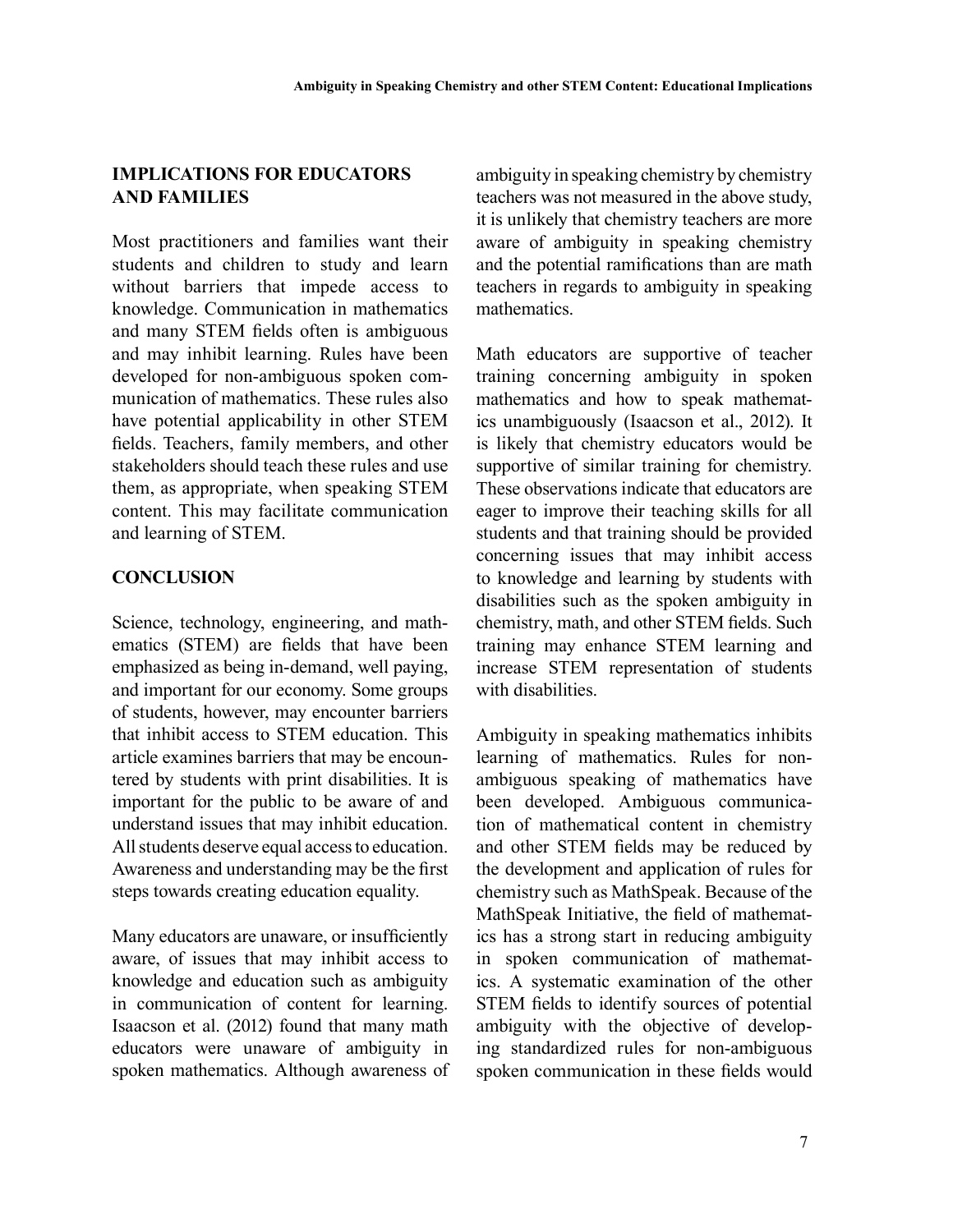be beneficial. As appropriate, the MathSpeak rules should be examined for their potential to be modified for non-ambiguous spoken communication in the other STEM fields.

# **BACKGROUND, FUTURE DIRECTIONS, AND ACKNOWLEDGEMENT**

This paper describes the initial phase of a project focused on educational implications of ambiguity in speaking chemistry. The initial phase consisted of an investigation of whether content in chemistry textbooks had the potential for being spoken ambiguously and whether the rules now known as MathSpeak could be used to decrease ambiguity in spoken chemistry. The MathSpeak rules evolved from informal rules that Dr. Abraham Nemeth developed during his studies of mathematics. Dr. Nemeth was originally working with us on this project. Unfortunately, he passed away before the project was completed.

The project still needs a more extensive examination of ambiguity in speaking chemistry and the development of standardized rules for speaking chemistry. Also needed is the development of mechanisms for disseminating information to teachers, both in-service and in-training, of the potential consequences of ambiguity in their teaching of STEM and rules for reducing ambiguity when speaking STEM content.

Dr. Nemeth was, and continues to be an inspiration for this project and for many students and other projects. He will be missed.